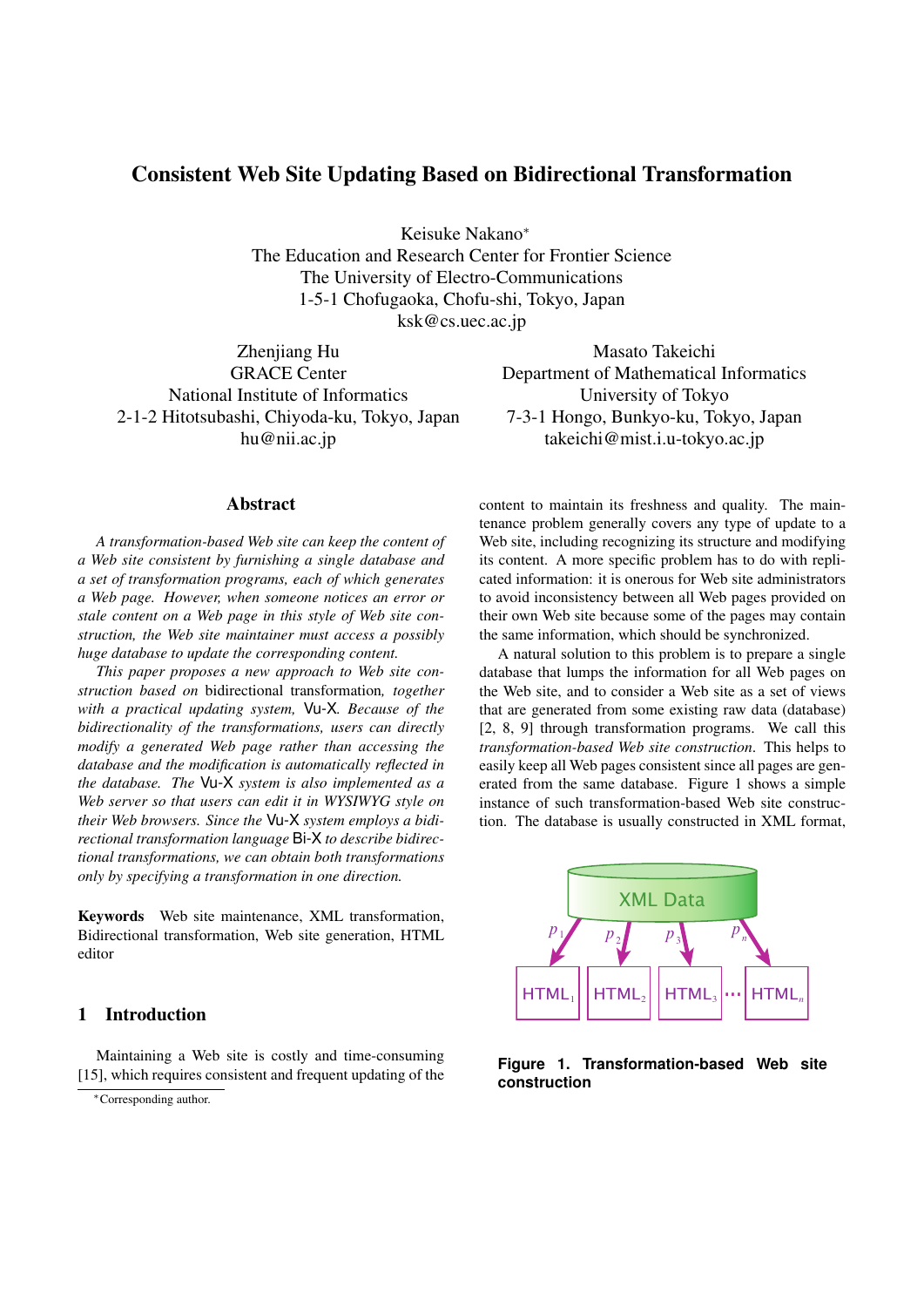

**Figure 2. Bidirectional transformation between XML data and HTML sources**

which is convenient for describing structured information. Transformation programs  $p_1, \ldots, p_n$  are used to generate an HTML source corresponding to a Web page from the XML data. Typically, these programs are written in XSLT [19].

Transformation-based Web site construction, however, is not as good at frequently updating its content as simple Web site construction that consists of a set of independent HTML files. When someone points out an error or stale content on a page at the Web site, it is not easy to find which part of the database should be updated, particularly when the database is very huge or when the maintainer is not the person who designed the database. It would be nice if we could correct errors, update content, or change the layout just by editing the HTML view of the Web page, which results from the transformation, instead of accessing the database to update it. Furthermore, it would be ideal if we could edit Web pages on Web browsers in WYSIWYG style.

This paper proposes a new approach to solving the Web maintenance problem based on *bidirectional transformation*, together with a practical updating system, Vu-X. We divide the problem into two parts, i.e., how to edit Web pages on Web browsers in WYSIWYG style and how to reflect modifications of the HTML source to the original database. The former is attained by adding JavaScript to the HTML source. The latter, which is more difficult, is accomplished by a novel use of *bidirectional transformation* [10, 13, 17], which is a new technique for synchronizing data.

Bidirectional transformation involves a pair of transformations: forward transformation maps one data structure called a source onto another called a view, and backward transformation reflects changes in the view to the source. Bidirectional transformation has many practical applications including the synchronization of replicated data in different formats [10], presentation-oriented structured documents development [13], interactive user interface design [18], coupled software transformation [14], and the wellknown mechanism for *view updating*, which has been intensively studied in the database community [3, 5, 11, 12, 16].

In our approach shown in Figure 2, forward transformation  $p_i$  transforms XML data into an HTML source, while backward transformation  $\tilde{p}_i$  reflects a modification of the HTML source to the database. Since the HTML source generated by forward transformation generally does not have sufficient information to construct the corresponding XML data, backward transformation takes not only an updated HTML source but also the original XML data to generate the updated XML data. These two transformations, *p<sup>i</sup>* and  $\tilde{p}_i$ , should be consistent with each other. We chose a bidirectional XML transformation language Bi-X [17] to specify the bidirectional transformation. One advantage of using Bi-X is that a program written in the Bi-X language only describes forward transformation and the corresponding backward transformation is automatically derived.

We have implemented a Web site updating system, Vu- $X<sup>1</sup>$ , which facilitates the maintenance of a Web site based on bidirectional transformation. The Vu-X system has five main features:

- *•* We can easily maintain consistency between multiple Web pages on the Web site by means of transformation-based Web site construction.
- *•* We can edit a generated HTML source itself based on bidirectional transformation. The modifications are automatically reflected to the XML data.
- We do not need to specify two transformations to attain a bidirectional transformation using the Bi-X language. It suffices to only specify forward transformation. Backward transformation consistent with the forward one is automatically derived.
- We can edit both HTML sources and Bi-X programs in WYSIWYG style. The Vu-X system provides two editing modes, content updating and code editing, the former allowing us to edit HTML sources and the latter Bi-X programs.
- *•* We do not need to install any special software to use the Vu-X system. The editor for HTML sources and Bi-X programs is provided as a Web application, i.e., it runs on Web browsers. WYSIWYG editing on Web browsers is accomplished with the help of JavaScript.

<sup>&</sup>lt;sup>1</sup>The system can be played with Web browsers such as Internet Explorer and Firefox and its URL is http://www.psdlab.org/vux/ start.html. You may login with your email address for ID and no password is required to try our system while possible operations are limited for security.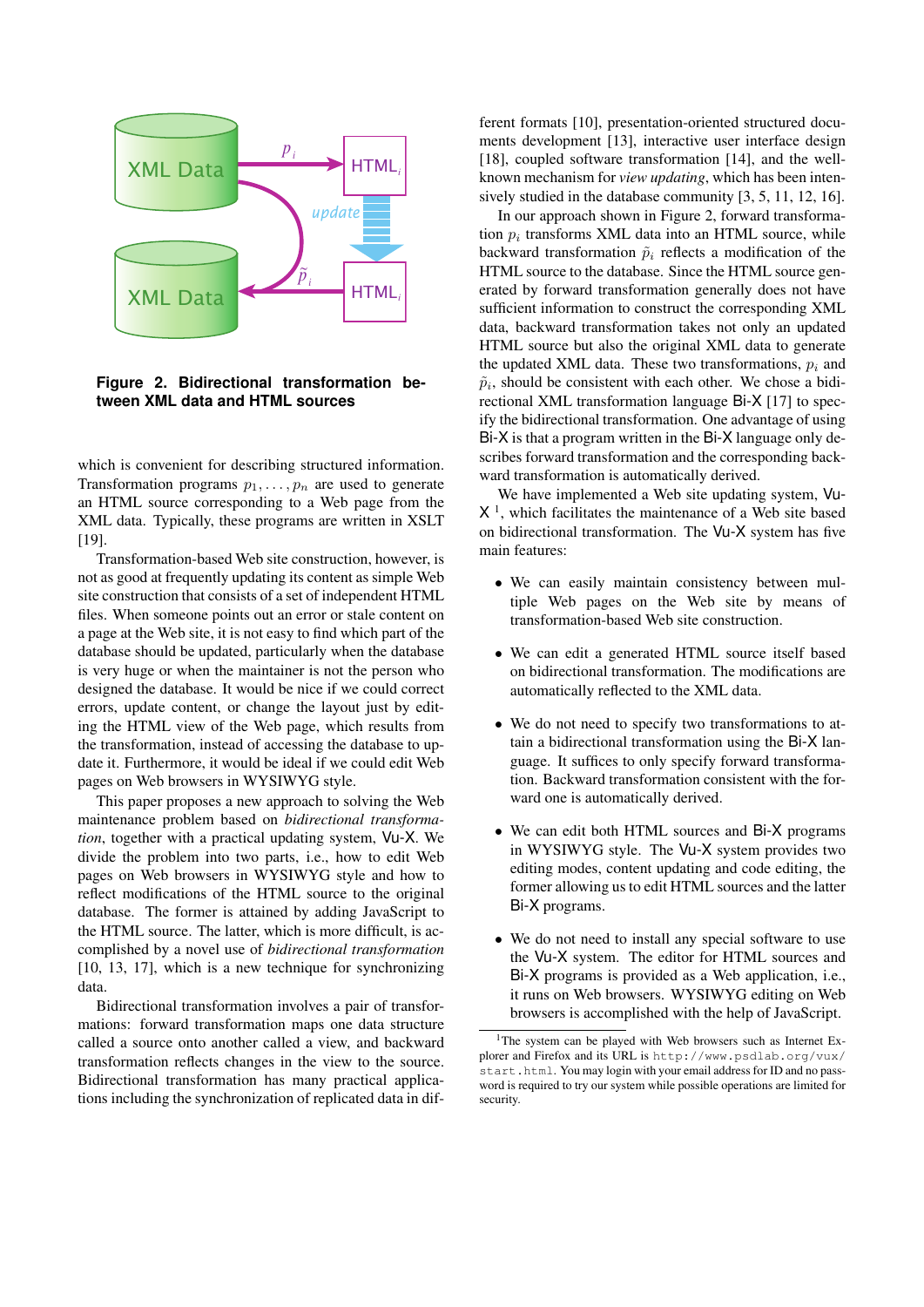The remainder of this paper is organized as follows. We start by giving an overview of the Vu-X system with some examples of practical situations in Section 2. After summarizing the basic ideas of bidirectional transformation and the bidirectional transformation language Bi-X used in our system in Section 3, we explain the architecture and the implementation of our Vu-X Web site updating system in Section 4. We discuss related work in Section 5, and conclude the paper in Section 6.

# 2 Overview of Vu-X System

This section explains how users maintain a Web site with the Vu-X system, giving some examples of practical situations. The Vu-X system is implemented as a Web application that runs on Internet Explorer or Firefox. Users are not required to install special software to employ the Vu-X system.

Users start the Vu-X system for updating their own Web sites by logging in with a correct password. The XML data and Bi-X programs for the Web site are registered through the Vu-X system. After logging in, they open a small window to select the name of the XML data and Bi-X program that corresponds to the Web page they want to edit. Here, users have to choose either of two modes, content updating or code editing. In the former, they can update information in the XML data through editing the corresponding HTML source. In the latter mode, they can edit the Bi-X program or create a new Bi-X program from scratch. Both modes provides a WYSIWYG editor that runs on Web browsers. We generally employ the content-updating mode to edit the content of the Web site and the code-editing mode to change or define the layout.

When users select the name of the XML data and Bi-X program, the corresponding Web page is loaded on their Web browser as seen in Figure 3 no matter which mode is chosen. The Web page to be updated is displayed at the lower right of the Web browser. The HTML source for the Web page is generated from the designated XML data and Bi-X program. It contains a JavaScript code so that users can edit it on the Web browser and reflect the change to the XML data or Bi-X program. Let us look at some situations involving editing or updating Web pages.

Changing email address Assume that users want to change an email address that occurs many times on the Web page. The email address may occur at the footer of all Web pages on the Web site. If all occurrences are generated from the same part of the XML data, it suffices for users to click and edit just one of the occurrences on the Web browser. Then, the other occurrences of the email address are automatically updated because the corresponding part of the XML data is updated through backward transformation



**Figure 3. Screenshot of** Vu-X **system**

and forward transformation modifies all occurrences of the email address. This editing is done in the content-updating mode.

Updating publication list Assume that users want to update a list of publications sorted by year in descending order. The XML data contain the information on all publications including the title, author(s), and year of publication for all entries. The Bi-X program describes a (forward) transformation from the XML data to an HTML source for the Web page for the publication list. The list is represented as a ul component in the HTML source. When users click it, a small window pops up for them to edit the items in the list (Figure 4). The window contains a list of items in the ul component and several buttons for editing functions and reflecting the updates. The Vu-X system supplies three editing functions for a ul component, i.e., modification to an item, deletion of an item, and insertion of a new item. Users can also copy and paste an existing item. When they want to modify the year of a publication, they click the publication item to open another editing window. Since the item consists of multiple HTML components as

 $\langle$ li>

<sup>&</sup>lt;span>K. Nakano</span>...<span>2006</span>  $\langle$ /li>,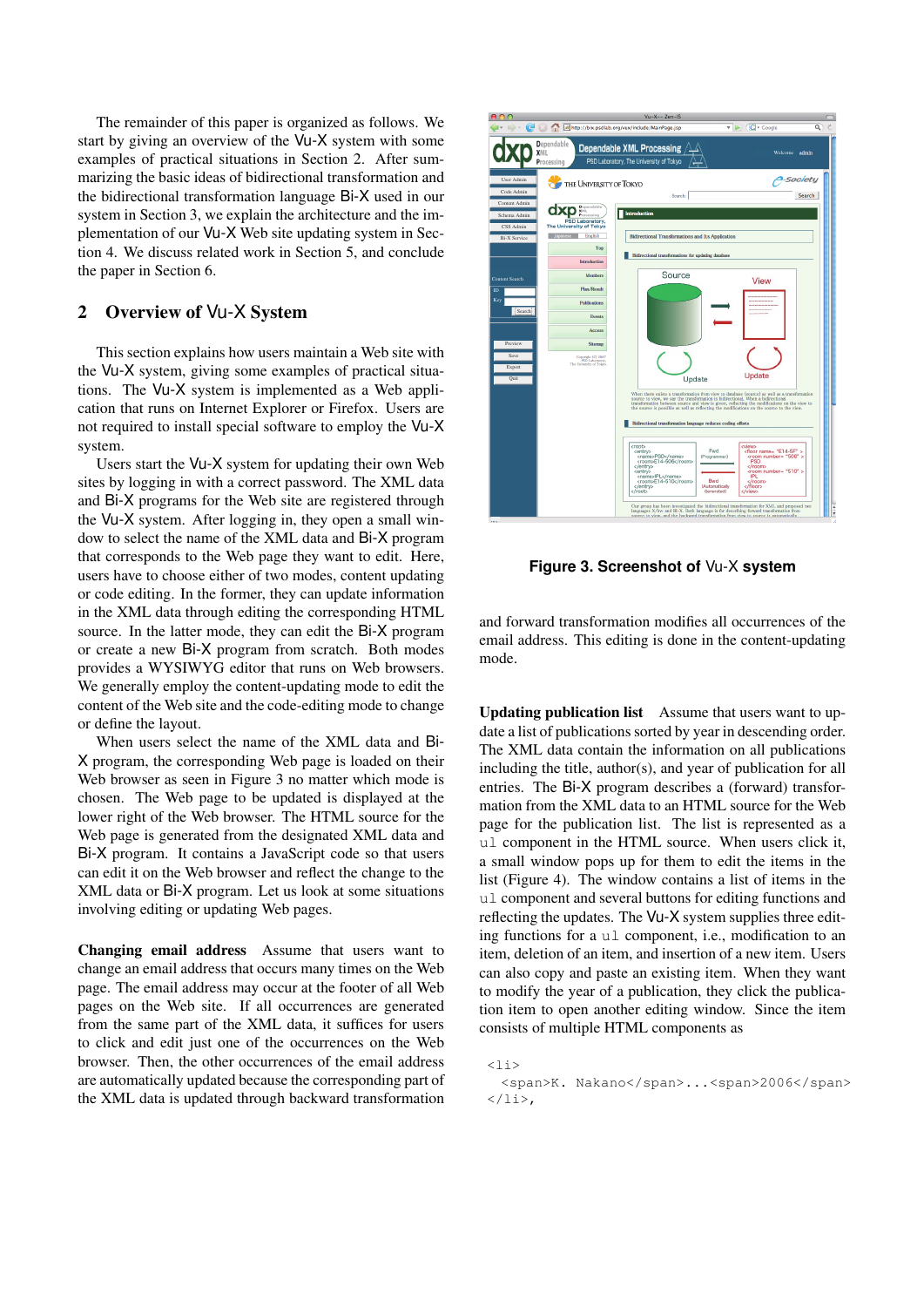

**Figure 4. Editing a** ul **component on the Web browser**

the small window that has opened graphically shows these components, each of which opens another editing window for the HTML component by clicking it. Users click the component <span>2006</span>, which represents the year of publication, to modify the text into 2005. After the modification, they click the "OK" button to close each window and reflect the modification in the previous small window. When all small windows are closed, the Web page on the Web browser is reloaded. Interestingly, the occurrence of the publication in the list will be automatically moved because the year of publication is changed. This is, as far as we are aware, one of the unique functions that cannot be found in other Web site maintenance systems. This editing is done in the content-updating mode.

Changing layout of Web page Assume that users want to change the layout of a Web page from a table-based style into a div-based one. In a transformation-based Web site construction, this kind of information about layout styles is specified by the transformation program but not the XML data. Therefore, what users should do in this situation is to modify the transformation program. The Vu-X system provides a function to edit Bi-X programs with a graphical user interface. Users can place arbitrary HTML components on the Web page to create a Bi-X program that generates the HTML components by forward transformation. An HTML component that depends on the XML data is added or modified through the Bi-X code builder, which will be explained in Section 4. Since the Vu-X system shows how the Web page is generated from the actual XML data when editing a Bi-X program, users can easily update the layout of the Web page. This editing is done in the code-editing mode.

# 3 Bidirectional Transformation and Bi-X Language

This section summarizes the general concept of bidirectional transformation and gives a brief introduction to a bidirectional XML transformation language, Bi-X, which serves as a basis for our Vu-X Web site updating system.

# **3.1 Bidirectional Transformation**

Bidirectional transformation [10], originating from the view-updating technique in the database community [3, 5, 11, 12, 16], involves a pair of transformations between a *source* and its *view*: the first transformation, called *forward transformation*, maps sources to views and is used to reflect changes in a source in its view. The second transformation, called *backward transformation*, maps views to sources and is used to reflect changes in a view in its source. Since a view generally has less information than its source, backward transformation takes not only an changed view but also the original source to generate a source corresponding to the new view.

It is difficult to describe the two transformation programs for well-behaved bidirectional transformation because they must be consistent. When a view is generated from a source by forward transformation, backward transformation must generate the same source for the view and the source. Therefore, we need to simultaneously maintain forward and backward transformation. Many bidirectional transformation languages, such as Lens [10], X/Inv [13], and Bi-X [17], have been proposed to support easy bidirectional programming. Even if our framework does not depend on any specific bidirectional language, we chose Bi-X (as will be discussed later in detail), for which we developed over 20,000 lines of code in our experiment.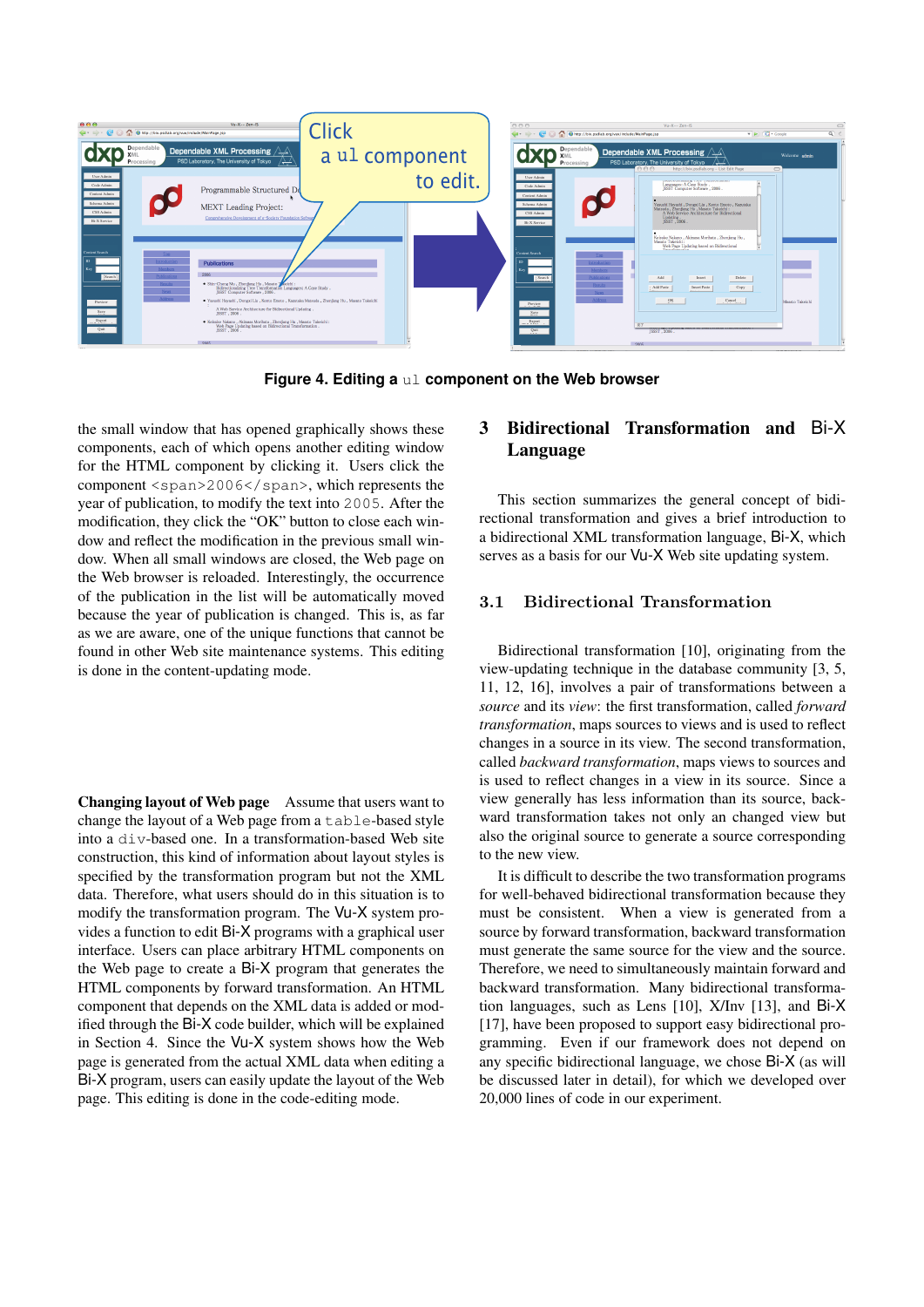```
<xseq>
 <xchild/>
 <xmap>
    <xif><xwithtag>author</xwithtag>
      \langle xid \rangle<xconst/>
    \langle xif5</xmap>
</xseq>
```
**Figure 5.** Bi-X **program**

# **3.2** Bi-X**: Bidirectional Transformation Language**

The Bi-X bidirectional transformation language has been presented by Liu et al. [17]. A program written in Bi-X specifies a bidirectional transformation between two XML documents (or XML fragments). The main feature of Bi-X is that all programs have two semantics corresponding to forward and backward transformation. It suffices to write a Bi-X program only as forward transformation. Programmers do not need to consider the consistency between forward and backward transformation to specify bidirectional transformation. See [17] for details on the Bi-X language and its theoretical background.

A Bi-X program is written in XML format. Figure 5 shows a small example taken from a Bi-X program. It can informally be read as follows: sequentially transform the data by first obtaining all their children and then for each child retaining these if they have the tag of author and otherwise omitting them. On one hand, forward transformation using this program takes an XML document in which the root element has some child elements whose tag name is author and returns a list that consists of all author elements. For example, when an XML document *S* is

```
<paper>
 <title>Vu-X system</title>
 <author>Keisuke Nakano</author>
 <author>Zhenjiang Hu</author>
 <section>...</section>
</paper>
```
which is offered as an input of the forward transformation of the program, output *V* is

```
<author>Keisuke Nakano</author>
<author>Zhenjiang Hu</author>.
```
#### On the other hand, if a new author

```
<author>Masato Takeichi</author>
```
is inserted into *V*, backward transformation will return an XML document that is obtained by adding the author element to *S*.

```
<xlet><var>doc</var>
 <xseq>
   <xconst><root/>></xconst>
   <xpar>
     <xseq>
       <xvar>doc</xvar><xchild/>
     </xseq>
     <xvar>doc</xvar>
   </xpar>
 </xseq>
</xlet>
```
**Figure 6.** Bi-X **program with duplication**

Consider another example of a Bi-X program in Figure 6. This illustrates that a Bi-X program can deal with duplication. It is generally difficult to attain bidirectional transformation for a program including duplication because a duplicated view should be synchronized for every update. Duplication in a Bi-X program is described by binding a variable (doc in the example program) and using it in many places. When the program takes XML source *S* of

```
<body>
 <section>A</section>
 <section>B</section>
</body>,
```
output *V* of forward transformation is

```
<root><section>A</section>
 <section>B</section>
 <body>
   <section>A</section>
   <section>B</section>
 </body>
</root>.
```
If either text  $\mathbb B$  in  $V$  is changed into  $\mathbb C$ , the backward transformation of the program will return *S* in which B is replaced with C. Applying forward transformation to XML again, we will have XML view *V* in which both texts B in *V* are synchronized to be text C.

Even though Bi-X language helps us to describe a consistent bidirectional transformation, it is still difficult to write a large Bi-X program for practical use. To facilitate Bi-X programming, the Vu-X system provides a graphical user interface to generate a Bi-X program. Users may also employ a interpretation tool from an XQuery program to a Bi-X program [17].

# 4 Vu-X: Web Site Updating System

The Vu-X system provides an integrated environment to maintain a Web site based on bidirectional transformation.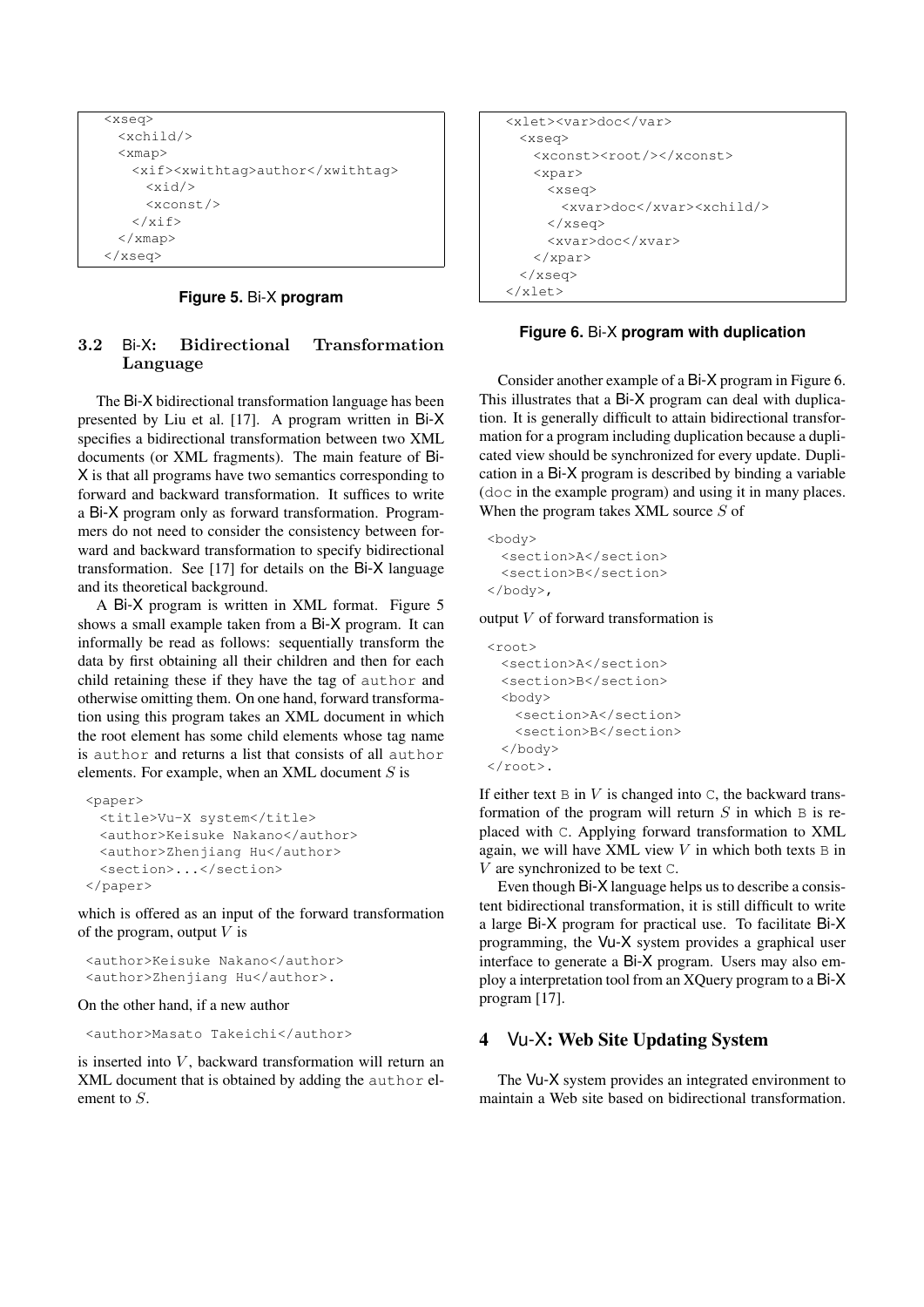

**Figure 7. Architecture of** Vu-X **system**

It is a kind of transform-based Web site as shown in Figure 1 where transformations  $p_1, \ldots, p_n$  are bidirectional. This section presents the architecture of the Vu-X system and explains how the two updating modes introduced in Section 2 are implemented in the Vu-X system.

### **4.1 Architecture of** Vu-X **system**

The Vu-X system is implemented as a Web server based on Apache Tomcat so that users can update their own Web site through Web browsers and special software is required to install it.

Figure 7 outlines the architecture of the Vu-X system. The system consists of five parts: the XML and Bi-X database, Bi-X processor, editable HTML generator, HTML-embedded Bi-X editor, and Bi-X code builder. We will explain these one by one.

XML and Bi-X database It stores the XML data and Bi-X programs registered by users. Each XML data or Bi-X program is accessed by authorized users with its identifier and read/write instruction. Note that all Web pages on the Web site are generated by the forward transformation of the Bi-X programs from the XML data.

Bi-X processor It executes the forward/backward transformation for a given Bi-X program. The forward transformation takes the identifier of the XML data and returns an HTML source. The backward transformation takes the identifiers of the XML data and an updated HTML source



**Figure 8. Initial action in content-updating mode**

Editable HTML generator It adds a JavaScript code to a given HTML source and creates an *editable HTML*, which allows us to edit it on Web browsers. The obtained editable HTML and the original HTML source have the same view on Web browsers, except when users click a component of the view of the editable HTML on the Web browser and a small window pops up for them to edit the component. This part is employed in the content-updating mode.

HTML-embedded Bi-X editor It provides a WYSIWYG HTML editor that runs on Web browsers. Users can also insert multiple Bi-X programs together with HTML components. This editor can generally create an HTML source that contains Bi-X programs, called an *HTML-embedded* Bi-X *program*, which will be discussed in detail in the following subsection. This part is employed in the code-editing mode.

Bi-X code builder It provides a graphical user interface to enable Bi-X programs to be easily constructed. Users can write a Bi-X program using actual XML data that is an input of forward transformation. The Bi-X code builder shows a partial result of the transformation for each fragment of the Bi-X program. This part is employed in the code-editing mode.

The Vu-X system provides two modes for updating a Web site, content updating and code editing, as shown in Section 2. The following subsections explain how these updating modes are implemented with these five parts of the Vu-X system.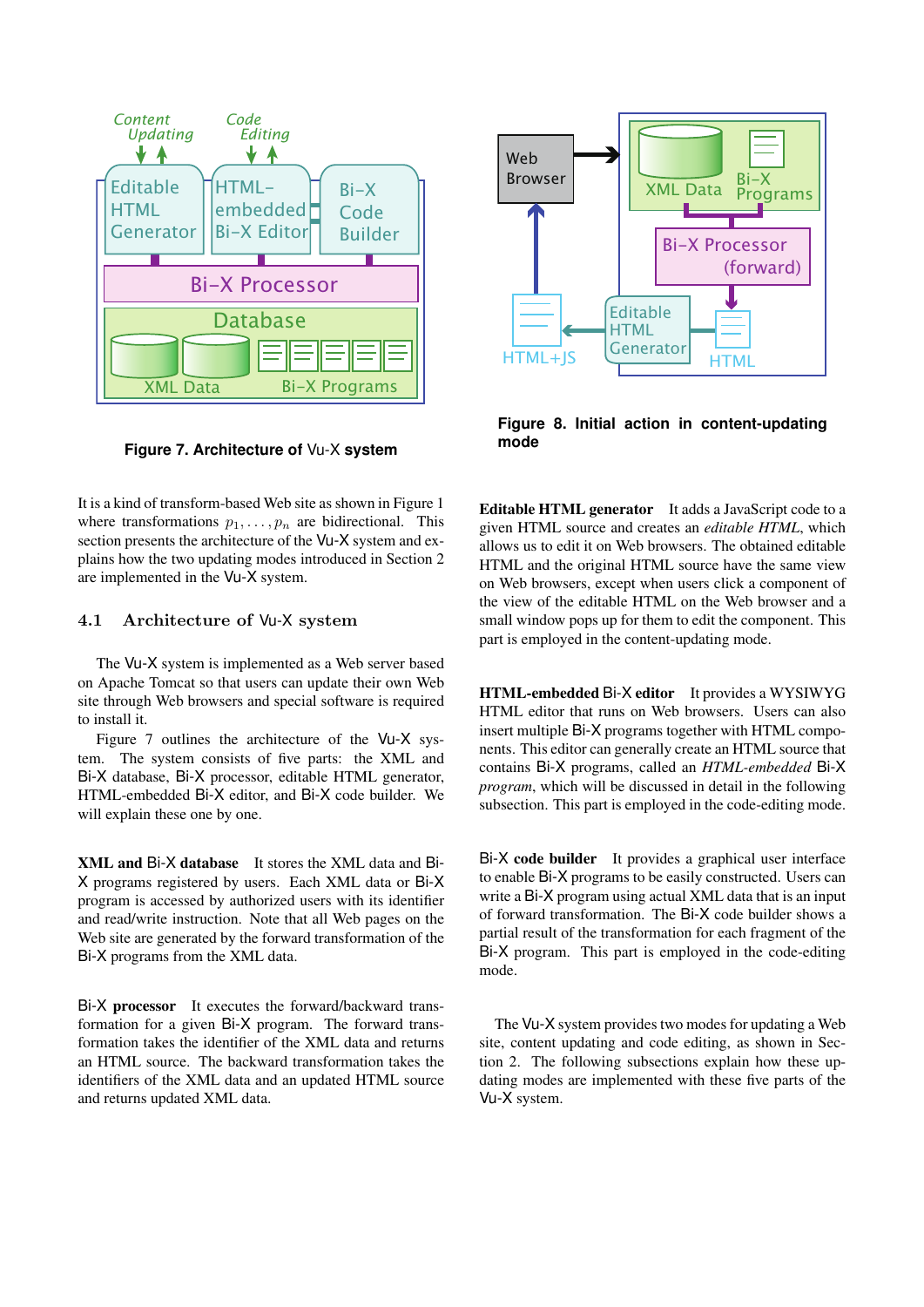

**Figure 9. Update reflection in contentupdating mode**

#### **4.2 Content Updating**

Figure 8 outlines an initial action in the content-updating mode. Content updating starts with a user's request to the Vu-X system with the identifiers of the XML data and a Bi-X program. The Vu-X system executes forward transformation of the Bi-X program for the designated XML data through the Bi-X processor to obtain a transformation result that is an HTML source. Next, the editable HTML generator of the Vu-X system adds a JavaScript code to the HTML source so that users can edit it on their Web browsers. The JavaScript code does not change the layout on the Web browsers.

The JavaScript code plays two roles. The first is to allow us to edit in WYSIWYG style for several kinds of HTML components. Possible editing depends on the kind of clicked component. For example, a text component allows us to edit its text data and a ul component allows us to modify an item on the list, delete an item, or insert a new item as explained in Section 2. The second role of the JavaScript code is to transmit an updated HTML source to the Vu-X system by clicking the "OK" button to finish editing. The transmitted HTML source does not include the added JavaScript code.

Figure 9 shows how the Vu-X system treats the updated HTML transmitted from the Web browser. The updated HTML is passed to the Bi-X processor to execute backward transformation of the Bi-X program with the original XML data to update the XML data in the database. Then, the Vu-X system again calls the Bi-X processor for forward transformation of the Bi-X program with the updated XML data.



**Figure 10. Code-editing mode**

It generates a new HTML source corresponding to the updated XML data. Note that the HTML source is not always the same as the HTML source updated by users because the edited part may influence the other part in the HTML source where the Bi-X program contains duplication. After forward transformation, the Vu-X system generates the editable HTML source by again adding a JavaScript code to the obtained HTML source. Then, users can edit the other component on the Web page to update the content of the XML data.

### **4.3 Code Editing Mode**

Like content updating, code editing starts with a user's request to the Vu-X system with the identifiers of the XML data and a Bi-X program<sup>2</sup>. In the code-editing mode, users edit an *HTML-embedded* Bi-X *program* through a graphical user interface using the HTML-embedded Bi-X editor of the Vu-X system. An HTML-embedded Bi-X program has a form analogous to PHP or JSP, e.g,

```
<html>
 <head><title>Vu-X</title></head>
 <body>
   <h1>Vu-X system</h1>
   <bixpro>... Bi-X program1 ...</bixpro>
   <p>Here is a paragraph.</p>
   \frac{1}{2}<bixpro>... Bi-X program2 ...</bixpro>
 </body>
</html>
```
where Bi-X program1 and Bi-X program2 are Bi-X programs. An HTML-embedded Bi-X program represents

<sup>2</sup>The code-editing mode allows us also to create a new Bi-X program from scratch.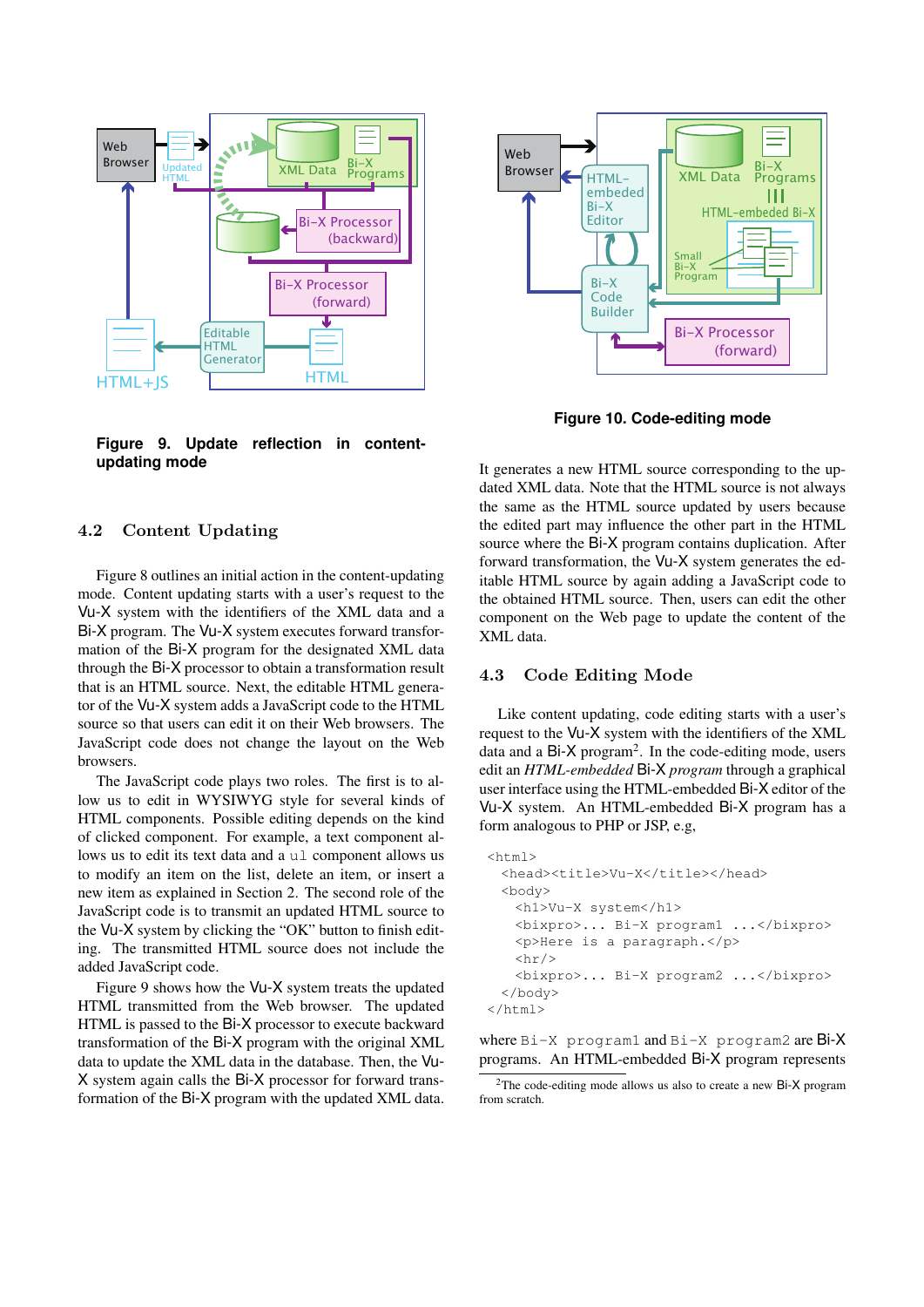

**Figure 11.** Bi-X **code builder**

a bidirectional transformation whose forward transformation generates an HTML source obtained by replacing each bixpro component in the program with the result of the forward transformation of the Bi-X program in the component. The backward transformation can be given in a similar way. The Vu-X system provides a transformation tool from an HTML-embedded Bi-X program to a single Bi-X program. Both the Bi-X program and the HTML-embedded Bi-X program are stored as a pair in the database of the Vu-X system.

The code-editing mode supplies WYSIWYG HTML editors such as Adobe Dreamweaver [6] and Microsoft Expression Web [7]. These have two differences from the existing WYSIWYG HTML editors. The first is that users can add bixpro components to create an HTML-embedded Bi-X program. The Bi-X program in the bixpro component is edited by the Bi-X *code builder*, which will be explained later. The second difference is that the editor is

implemented as a Web application using JavaScript. Users do not have to install any special applications to edit it.

When a new bixpro component is created or the existing bixpro component is clicked, the Bi-X code builder shown in Figure 11 is invoked to edit a Bi-X program to be inserted. The Bi-X code builder is implemented as a Java applet that communicated with a JavaScript code in the HTML-embedded Bi-X editor.

The Bi-X code builder helps users to write a Bi-X program using an actual input XML. The Bi-X code builder has several buttons and three tree views. Each button corresponds to a construct in the Bi-X language. When the construct requires arguments, the Bi-X code builder opens a prompt window to provide these. The tree view at the left shows an abstract syntax tree of the Bi-X program that users want to edit. There are two cursors colored green and red in the view. The green cursor stands for the current editing position. They can easily place a new Bi-X construct imme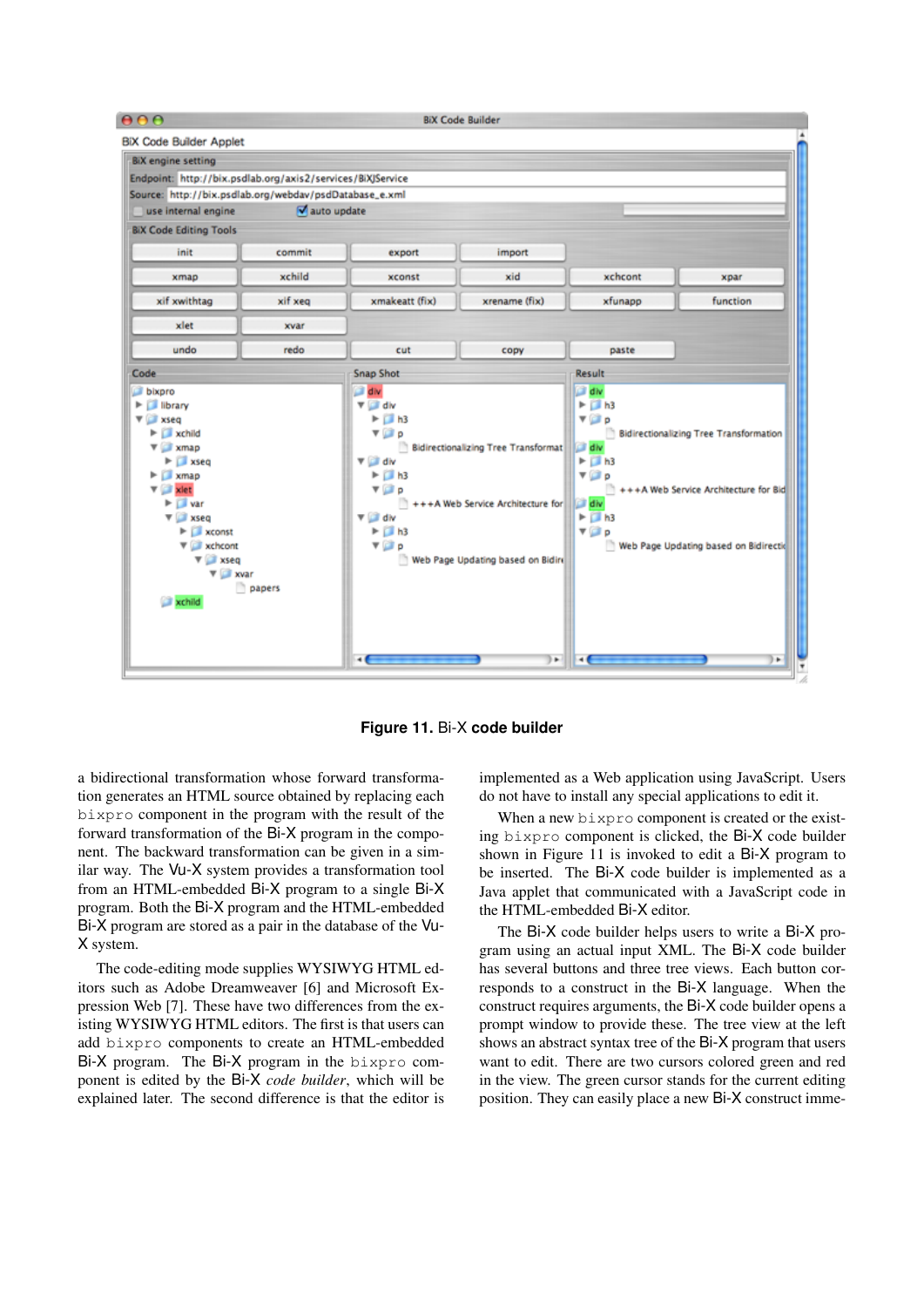diately behind the green cursor by clicking the corresponding button. The red cursor represents the previous editing position. The tree view in the middle shows an XML tree, which is a transformation result at the position designated by the red cursor in the Bi-X program. The tree view at the right shows an XML tree, which is a transformation result at the position designated by the green cursor in the Bi-X program. After editing a Bi-X program on the Bi-X code builder, the editing stage returns back to that of the HTMLembedded Bi-X editor. The bixpro component occurs as an HTML component, which is the transformation result of the inserted Bi-X program with the XML data, by sending a request for forward transformation to the Bi-X processor in the Vu-X system. Users can thus edit the HTML-embedded Bi-X program in WYSIWYG style.

When Users click the "Save" button on the HTMLembedded Bi-X editor, the HTML-embedded Bi-X program is converted into a single Bi-X program so that it can be used in the content-updating mode of the Vu-X system.

### 5 Discussion

This section discusses what the features are of the Vu-X system. As explained in Section 1, there are several features of the Vu-X system that maintain a Web site.

First, users can easily maintain consistency between multiple Web pages on the Web site. The Vu-X system employs a kind of transformation-based Web site construction furnished with XML data and Bi-X programs, each of which generates a Web page from the XML data. Since every piece of information shared by multiple Web pages occurs once in the XML data, all occurrences of that information in Web pages are definitely synchronized.

Second, users can edit the generated HTML source itself based on bidirectional transformation. Modifications to the HTML source are consequently reflected in the XML data by the backward transformation. An HTML source is modified with a WYSIWYG editor provided by the Vu-X system as the content-updating mode.

Third, users do not have to specify both forward and backward transformations to attain a bidirectional transformation thanks to the bidirectional transformation language Bi-X. It suffices to only specify forward transformation. The corresponding backward transformation is automatically derived. All transformation programs in the Vu-X system that generate Web pages are written in Bi-X.

Fourth, users can easily generate and edit a Bi-X program with a WYSIWYG editor provided by the Vu-X system as the code-editing mode. They construct a Bi-X program step by step by discerning the transformation result.

Finally, users do not have to install any special software to work with the Vu-X system because it is implemented as a Web application. The WYSIWYG editor in both content updating and code-editing modes runs on Web browsers such as Firefox and Internet Explorer.

The framework of the Vu-X system can be considered as a combination of a WYSIWYG HTML editor and bidirectional transformation. Let us discuss the possibility of replacing them using the existing technology. First, let us consider replacing the WYSIWYG HTML editor. We have independently developed the WYSIWYG HTML editor for the Vu-X system so that updates on the editor can be reflected back to the database. If the existing WYSIWYG HTML editor can be extended with a function for communicating with the database, the editor will be able to be used as a front-end of the Vu-X system. Next, let us consider replacing bidirectional transformation language. We employ the Bi-X language for the Vu-X system. There exist few languages for bidirectional transformation. A possible choice is Boomerang [4]. It suffices to write a single transformation in this language to specify a bidirectional transformation like that in the Bi-X language. However, if one wants to employ it as a back-end of the Vu-X system, it would be nice to have an editor that allows us to write a program in WYSIWYG style as is done by the HTML-embedded Bi-X editor and Bi-X code builder.

### 6 Related work

There are dozens of WYSIWYG HTML editors, such as Adobe Dreamweaver [6], Microsoft Expression Web [7], and Aptana Studio [1]. Most of these, however, require special software to be installed to employ them. Furthermore, they provide a tool for editing HTML sources one by one. Since they do not take into account dependencies between multiple HTML sources, the Web site maintainer has to consider their consistency, which is in sharp contrast to transformation-based Web site construction. Although the WYSIWYG HTML editor provided by the Vu-X system is less powerful than existing ones in the sense that only modifications that can be reflected back to the XML data are allowed, our approach can be applied to these by integrating them with bidirectional transformation based Web site construction as discussed in Section 5.

The Web site construction based on bidirectional transformation may remind readers of wiki or blogs, which allows their contents to be updated from Web browsers. Most of these only provides restricted editing functions and a limited number of templates for layouts. Furthermore, what these Web pages can share is restricted information, e.g., the title of the Web site and an index of recent entries between multiple Web pages in the Web site. The Vu-X system allows us to change the layout of Web pages and to easily specify what kind of information should be shared by describing bidirectional transformation.

Our design of the Web site maintenance system, Vu-